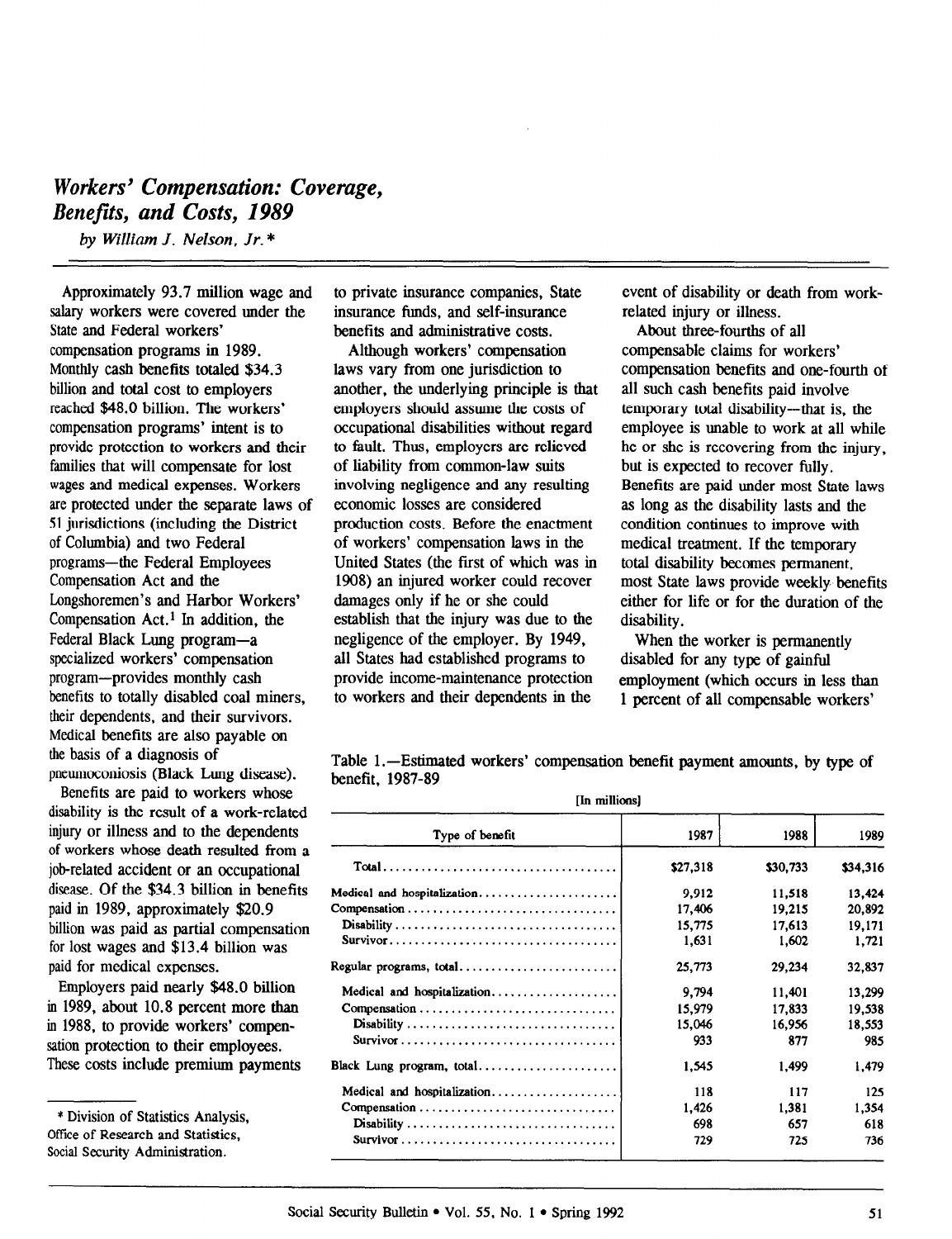compensation claims), he or she may be eligible for cash benefits under both workers' compensation and the Social Security Disability Insurance (DI) program. The 1965 Amendments to the Social Security Act provide for , a reduction in Social Security benefits so that total payments under both programs do not exceed the higher of 80 percent of a worker's former earnings or the total family benefit under Social Security before the  $offset<sup>2</sup>$ 

The Social Security Administration (SSA) has prepared annual estimates of experience under State workers' compensation programs, by type of insurer, since 1942, when it developed methods of estimating the amount of benefits provided under each State program. These annual data were gathered from government and nongovernment sources before they were aggregated at the national level. Emphasis was placed on developing measures of the scope and adequacy of benefits and on measuring interstate variations. More recently, key program indicators 3 have been developed to include the proportion of the potential labor force covered, the percentage of wage loss compensated in temporary total disability insurance cases, and the relation of benefit and premium costs to payrolls.

#### Coverage

Approximately 93.7 million workers were covered by workers' compensation laws in 1989. This figure is about 2.4 million more than the number covered in 1988, reflecting a similar increase in the number of employed workers.

Coverage is compulsory for most private employment except in New Jersey, South Carolina, and Texas. In these States, employers may reject m these states, employers may reje coverage out, in turn, they lose t customary common-law defenses<br>against suits filed by employees.  $E_{\text{m}}$  against suits likely  $U_{\text{m}}$  to be exempted.  $f(x)$  control coverage include  $f(x)$  coverage include  $f(x)$ from coverage include domestic workers, agricultural workers, and<br>casual laborers. Coverage is also

incomplete among workers in small firms having fewer than six employees, nonprofit institutions, and State and local governments. About 87 percent of all wage and salary workers were covered in 1989, with the extent of coverage varying from one jurisdiction to another.

Laws in 10 States were changed in 1989 primarily to allow coverage of certain persons who were previously excluded. Most newly-covered workers included volunteer firefighters in Connecticut, Maryland, and Utah: peace officers in California and Wyoming were also newly covered. Total payroll for individuals covered under workers' compensation amounted to \$2,115 billion in 1989. This amount was 5.8 percent more than the 1988 level, reflecting the increases in covered employment and average annual wages.

#### **Benefits**

Workers' compensation benefit payments exceeded \$34.3 billion in 1989. This amount was about 11.7 percent above the previous year's level and slightly less than the 12.5 percent increase from 1987-88. The amount of benefits paid is largely influenced by medical costs; frequency and extent of injuries and illnesses; changes in State

statutory benefit formulas, maximums (which are affected by changes in average wages), and coverage provisions; and the number of covered workers.

Total benefit payments included \$32.8 billion in payments under the regular programs (all programs except Black Lung) and \$1.5 billion under the Black Lung program. Benefit payments under the regular programs increased 12.3 percent, and the amount of Black Lung benefits declined by 1.4 percent. The decline in Black Lung benefits is expected to continue as older beneficiaries die and a smaller number of new claimants enters the program.

In the past decade, total workers' compensation benefits increased an average of 11.1 percent annually (5.6 percent in constant 1989 dollars) and benefits for the regular programs rose an average of 12.3 percent. Black Lung benefits have declined an average of 1.5 percent annually since 1979.

## **Types of Payments**

Although wage increases were moderate, medical care costs, as measured by the 1989 medical care component of the Consumer Price Index, were 7.7 percent above the 1988 figure. In 1989, about threefifths of all benefits paid were in cash compensation and about two-fifths were

Table 2.-Percentage change in workers' compensation benefit payment amounts by type of insurer, 1979-89

|                        | Total workers'<br>compensation<br>program |                    | Type of insurer (in current dollars) |                                         |         |                   |  |  |
|------------------------|-------------------------------------------|--------------------|--------------------------------------|-----------------------------------------|---------|-------------------|--|--|
|                        |                                           |                    |                                      | State and Federal<br>funds <sup>1</sup> |         |                   |  |  |
| Period                 | Constant<br>dollars                       | Current<br>dollars | Private<br>insurers                  | Total                                   | Regular | Self-<br>insurers |  |  |
| $1979 - 80$            | 2.2                                       | 13.2               | 14.2                                 | 7.7                                     | 12.2    | 22.2              |  |  |
| $1980 - 81$            | 1.2                                       | 10.5               | 12.1                                 | 6.1                                     | 10.4    | 14.3              |  |  |
| $1981 - 82$            | 3.1                                       | 9.0                | 9.8                                  | 3.8                                     | 8.4     | 15.8              |  |  |
| $1982 - 83$            | 2.9                                       | 7.1                | 7.2                                  | 6.1                                     | 8.7     | 8.6               |  |  |
| $1983 - 84$            | 7.9                                       | 12.0               | 14.5                                 | 6.8                                     | 11.7    | 13.0              |  |  |
| $1984 - 85$            | 9.3                                       | 12.9               | 16.3                                 | 6.3                                     | 10.0    | 12.0              |  |  |
| $1985 - 86$            | 8.2                                       | 10.9               | 12.0                                 | 8.8                                     | 12.7    | 10.4              |  |  |
| $1986 - 87$            | 6.1                                       | 11.1               | 11.8                                 | 8.6                                     | 12.3    | 12.7              |  |  |
| $1987 - 88$            | 8.3                                       | 12.4               | 13.3                                 | 10.2                                    | 14.1    | 13.2              |  |  |
| $1988 - 89$            | 6.8                                       | 11.7               | 13.7                                 | 6.5                                     | 8.5     | 12.0              |  |  |
| Average annual         |                                           |                    |                                      |                                         |         |                   |  |  |
| $increase \dots \dots$ | 5.6                                       | 11.1               | 12.5                                 | 7.4                                     | 10.8    | 13.3              |  |  |

 $<sup>1</sup>$  Excludes Black Lung benefits.</sup>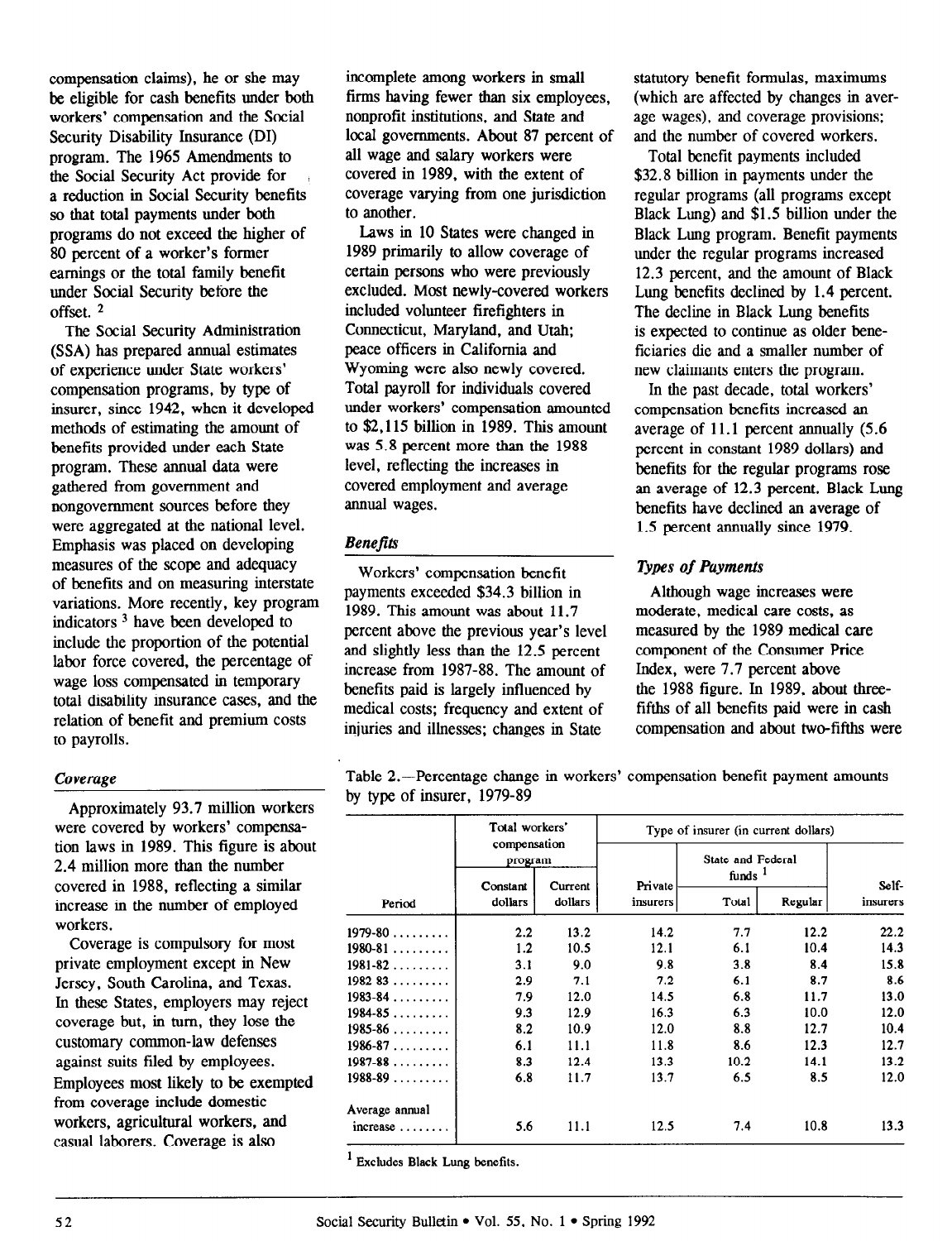# Table 3.—Estimated workers' compensation benefit payment amounts, by State and type of insurance, 1988-89<sup>1</sup>

[Amounts in thousands]

|                                     | 1988               |                        |                      | 1989                  |                    |                        |                     |                       |                 |
|-------------------------------------|--------------------|------------------------|----------------------|-----------------------|--------------------|------------------------|---------------------|-----------------------|-----------------|
|                                     |                    |                        | State and            |                       |                    |                        | State and           |                       | Percent-<br>age |
|                                     |                    | Insurance losses       | Federal              |                       |                    | Insurance losses       | Federal             |                       | change in       |
|                                     |                    | paid                   | fund dis-            | Sclf-                 |                    | paid                   | fund dis-           | Self-                 | total           |
|                                     |                    | by private             | burse-               | insurance             |                    | by private             | burse-              | insurance             | pay-            |
| Jurisdiction                        | Total              | insurance <sup>2</sup> | ments <sup>3</sup>   | payments <sup>4</sup> | Total              | insurance <sup>2</sup> | ments <sup>3</sup>  | payments <sup>4</sup> | ments           |
| United States                       | \$30,732,783       | \$17,512,113           | \$7,476,670          | \$5,744,000           | \$34,316,101       | \$19,917,931           | \$7,965,170         | \$6,433,000           | 11.7            |
| Alabama                             |                    |                        |                      |                       |                    |                        |                     |                       |                 |
| Alaska                              | 310,568            | 221,568                | $\cdots$             | 89,000                | 380,350            | 270,350                | $\ldots$            | 110,000               | 22.5<br>$-7.3$  |
|                                     | 121,895            | 97,895                 | $\cdots$             | 24,000                | 113,007            | 91,007                 | $\ldots$            | 22,000                |                 |
| Arizona<br>Arkansas                 | 300,887            | 126,670                | 118,217              | 56,000                | 324,183            | 136,016                | 128,167             | 60,000                | 7.7             |
| California                          | 176,814            | 133,914                | $\cdots$             | 42,900                | 195,915            | 150,915                |                     | 45,000                | 10.8            |
|                                     | 4,716,305          | 2,548,616              | 817,689              | 1,350,000             | 5,241,891          | 2,836,554              | 905,337             | 1,500,000             | 11.1            |
| $Colorado \ldots \ldots \ldots$     | 474,482            | 196,913                | 205,869              | 71,700                | 531,530            | 212,041                | 235,489             | 84,000                | 12.0            |
| Connecticut                         | 495,535            | 390,535                | $\ddotsc$            | 105,000               | 586,515            | 476,515                | $\ldots$            | 110,000               | 18.4            |
| $Delaw are \ldots \ldots \ldots$    | 57,345             | 42,945                 | $\ldots$             | 14,400                | 68,246             | 51,846                 |                     | 16,400                | 19.0            |
| District of                         | 80,597             | 64,497                 | $\ldots$             | 16,100                | 84,039             | 67,039                 |                     | 17,000                | 4.3             |
| $Columbia \ldots \ldots$            | 1,421,550          | 888,550                | $\ldots$             | 533,000               | 1,731,859          | 1.081.859              |                     | 650,000               | 21.8            |
| Florida                             |                    |                        |                      |                       |                    |                        |                     |                       |                 |
| Georgia                             | 580,766            | 500,766                | $\ddotsc$            | 80,000                | 660,521            | 561,521                | $\cdots$            | 99.000                | 13.7            |
| Hawaii                              | 151,144            | 111,144                | $\ddotsc$            | 40,000                | 180,359            | 130,359                | $\cdots$            | 50,000                | 19.3            |
| Idaho                               | 86,683             | 52,030                 | 24,753               | 9,900                 | 93,020             | 55,389                 | 27,831              | 9,800                 | 7.3             |
| Illinois                            | 1,277,476          | 932,476                | $\ddotsc$            | 345,000               | 1,431,862          | 1,046,862              | $\cdots$            | 385,000               | 12.1            |
| Indiana                             | 244,703            | 216,703                | $\sim$ $\sim$ $\sim$ | 28,000                | 297,435            | 263,435                | $\cdots$            | 34,000                | 21.5            |
| Iowa                                | 169,464            | 161,464                |                      | 8,000                 | 190,346            | 181,346                | $\cdots$            | 9,000                 | 12.3            |
| Kansas                              | 197,473            | 166,473                |                      | 31,000                | 219,948            | 184,948                |                     | 35,000                | 11.4            |
| Kentucky                            | 292,872            | 219,872                |                      | 73,000                | 326,256            | 243,256                | $\ddotsc$           | 83,000                | 11.4            |
| Louisiana                           | 565,141            | 452,141                | $\ddotsc$            | 113,000               | 585,990            | 468,990                | $\cdots$            | 117,000               | 3.7             |
| Maine                               | 314,353            | 259,853                |                      | 54,500                | 341,896            | 282,896                | $\ldots$            | 59,000                | 8.8             |
| Maryland                            | 396,734            | 259,933                | 76,801               | 60,000                | 436,865            | 281,275                | 103,590             | 52,000                | 10.1            |
| Massachusetts                       | 858,587            | 787,587                | $\ddots$             | 71,000                | 1,078,354          | 989,354                | $\cdots$            | 89,000                | 25.6            |
| Michigan                            | 1,035,014          | 549,610                | 70,404               | 415,000               | 1,119,598          | 591,867                | 82,731              | 445,000               | 8.2             |
| Minnesota                           | 469,901            | 369,454                | 16,447               | 84,000                | 496,933            | 385,378                | 21,555              | 90,000                | 5.8             |
| Mississippi                         | 154,799            | 143,299                | $\ldots$             | 11,500                | 171,115            | 158,415                | $\cdots$            | 12,700                | 10.5            |
|                                     |                    |                        |                      |                       |                    | 348,234                |                     | 75,000                | 11.7            |
| Missouri                            | 378,777            | 312,777                | 591,101              | 66,000                | 423,234            | 40,555                 | 597,737             | 15,000                | 1.9             |
| Montana                             | 150,436            | 46,035                 |                      | 13,300<br>16,000      | 153,292<br>112,383 | 96,383                 |                     | 16,000                | 9.5             |
| Nebraska                            | 102,611            | 86,611                 | $\ddotsc$            | 33,000                | 250,282            | 1,282                  | $\ldots$<br>210,000 | 39,000                | 14.4            |
| Nevada<br>New Hampshire             | 218,861<br>143,153 | 861<br>124,953         | 185,000<br>$\ddotsc$ | 18,200                | 153,947            | 133,947                | $\ddotsc$           | 20,000                | 7.5             |
|                                     |                    |                        |                      |                       |                    |                        |                     |                       |                 |
| $New$ Jersey                        | 682,437            | 575,437                | $\cdots$             | 107,000               | 760,580            | 640,580                |                     | 120,000               | 11.5            |
| New Mexico                          | 196,121            | 157,121                | $\ldots$             | 39,000                | 225,714            | 173,714                | $\ldots$            | 52,000                | 15.1            |
| New York                            | 1,344,539          | 662,127                | 432,412              | 250,000               | 1,528,136          | 739,415                | 493,721             | 295,000               | 13.7            |
| North Carolina                      | 328,179            | 267,179                | $\ldots$             | 61,000                | 385,392            | 313,392                | $\ldots$            | 72,000                | 17.4            |
| North Dakota                        | 44,441             | 124                    | 44,317               | $\ddotsc$             | 50,288             | 145                    | 50,143              | $\cdots$              | 13.2            |
| $Ohio \ldots \ldots \ldots$         | 1,716,339          | 6,339                  | 1,260,000            | 450,000               | 1,816,401          | 6,401                  | 1,370,000           | 440,000               | 5.8             |
| Oklahoma                            | 301,992            | 166,992                | 65,000               | 70,000                | 312,743            | 178,743                | 62,000              | 72,000                | 3.6             |
| Oregon $\dots \dots \dots$          | 555,769            | 217,505                | 245,264              | 93,000                | 576,080            | 236,038                | 244,042             | 96,000                | 3.7             |
| Pennsylvania                        | 1,484,049          | 1,098,417              | 5100,632             | 285,000               | 1,819,937          | 1,316,501              | 5123,436            | 380,000               | 22.6            |
| Rhode Island                        | 168,322            | 155,322                | $\cdots$             | 13,000                | 199,576            | 181,576                | $\cdots$            | 18,000                | 18.6            |
|                                     | 207,909            | 178,909                | $\ldots$             | 29,000                | 240,035            | 207,035                | $\mathcal{F} = 1$   | 33,000                | 15.5            |
| South Carolina<br>South Dakota      | 40,156             | 34,656                 | $\ddotsc$            | 5,500                 | 44,296             | 38,196                 | $\cdots$            | 6,100                 | 10.3            |
| Tennessee                           | 341,270            | 310,270                | $\cdots$             | 31,000                | 389,974            | 354,974                | $\cdots$            | 35,000                | 14.3            |
| $Texas \ldots \ldots \ldots \ldots$ | 2,461,702          | 2,461,702              | $\cdots$             | $\ldots$              | 2,843,456          | 2,843,456              | $\cdots$            | $\cdots$              | 15.5            |
| Utah                                | 115,563            | 29,201                 | 68,362               | 18,000                | 142,193            | 36,138                 | 83,055              | 23,000                | 23.0            |
| See footnotes at end of table.      |                    |                        |                      |                       |                    |                        |                     |                       |                 |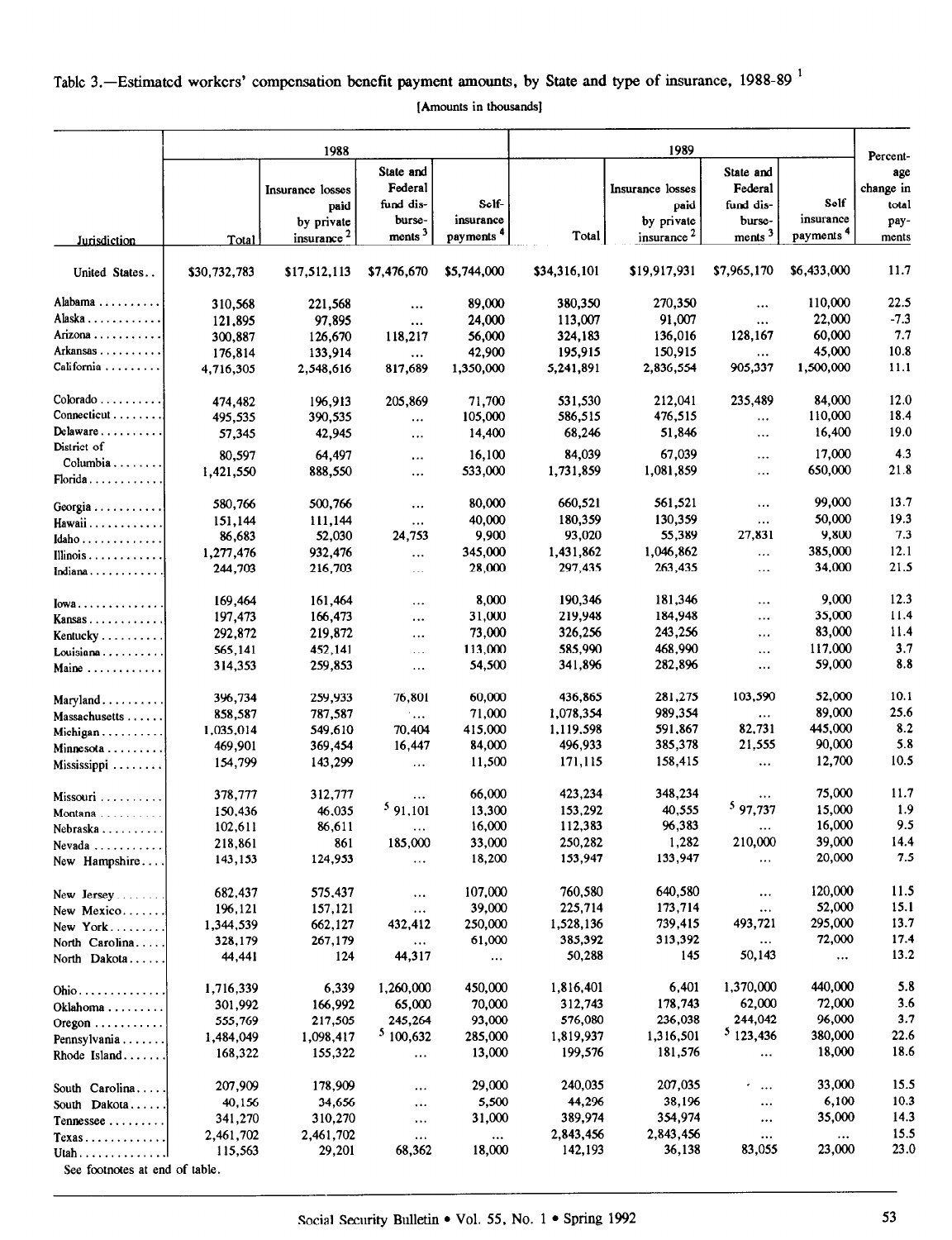Table 3.—Estimated workers' compensation benefit payment amounts, by State and type of insurance, 1988-89<sup>1</sup>—Continued [Amounts in thousands]

|                                                | 1988      |                  |             |                       | 1989      |                        |                    |                       | Percent-  |
|------------------------------------------------|-----------|------------------|-------------|-----------------------|-----------|------------------------|--------------------|-----------------------|-----------|
|                                                |           |                  | State and   |                       |           |                        | State and          |                       | age       |
|                                                |           | Insurance losses | Federal     |                       |           | Insurance losses       | Federal            |                       | change in |
|                                                |           | paid             | fund dis-   | Self-                 |           | paid                   | fund dis-          | Self-                 | total     |
|                                                |           | by private       | burse-      | insurance             |           | by private             | burse-             | insurance             | pay-      |
| Jurisdiction                                   | Total     | insurance $2$    | $ments 3$ . | payments <sup>4</sup> | Total     | insurance <sup>2</sup> | ments <sup>3</sup> | payments <sup>4</sup> | ments     |
| Vermont                                        | 43,636    | 39,636           | $\cdots$    | 4,000                 | 55,079    | 50,079                 | .                  | 5,000                 | 26.2      |
| $Virginia \ldots \ldots \ldots$                | 408,904   | 334,904          | $\cdots$    | 74,000                | 465,229   | 375,229                | $\cdots$           | 90,000                | 13.8      |
| Washington                                     | 755,478   | 13,478           | 600,000     | 142,000               | 810,934   | 15,934                 | 650,000            | 145,000               | 7.3       |
| West Virginia                                  | 363,391   | 735              | 249,656     | 113,000               | 375,027   | 2,646                  | 270,381            | 102,000               | 3.2       |
| $Wiscosin \dots \dots$                         | 422,163   | 335,163          | $\cdots$    | 87,000                | 486,643   | 386,643                | $\cdots$           | 100,000               | 15.3      |
| $Wyoming \ldots \ldots \ldots$                 | 45,594    | 751              | 44,843      | $\cdots$              | 46,923    | 1,262                  | 45,661             | $\cdots$              | 2.0       |
| Federal $\dots\dots\dots$<br>Civilian employee | 2,759,903 | $\cdots$         | 2,759,903   | $\cdots$              | 2,760,294 | $\cdots$               | 2,760,294          | $\cdots$              | .0        |
| $program$                                      | 1,253,277 | $\cdots$         | 1,253,277   | $\ddotsc$             | 1,273,744 | $\cdots$               | 1,273,744          | $\ldots$              | 1.6       |
| <b>Black Lung</b>                              |           |                  |             |                       |           |                        |                    |                       |           |
| program $7$ .<br>.                             | 1,498,814 | $\cdots$         | 1,498,814   | $\cdots$              | 1,478,780 | $\cdots$               | 1,478,780          | $\ddotsc$             | $-1.3$    |
| Other $\delta$                                 | 7,812     | $\cdots$         | 7,812       |                       | 7,770     | $\cdots$               | 7,770              | $\cdots$              | - .5      |

'Data for 1989 preliminary. Calendar-year figures, except that data for Montana, Nevada, and West Virginia, for Federal civilian employees and "other" Federal workers' compensation, and for State fund disbursements in Maryland, North Dakota, and Wyoming, represent fiscal years ended in 1988 and 1989. Includes benefit payments under the Longshoremen's and Harbor Workers' Compensation Act and extensions for the States in which such payments are made.

<sup>2</sup>Net cash and medical payments paid during calendar year by private insurance carriers under standard workers' compensation policies. Data primarily from A.M. Best Company, a national

in medical and hospitalization benefits (table 1).

The increases in average wages have resulted in increased statutory maximum weekly benefit levels in most States. All but five States increased maximum weekly payments for temporary total disability in 1989. The average maximum weekly benefit rnc average  $\mu$ atinum  $\theta$ centrom  $\theta$  $1988 + 7$  poicem-non  $\phi$ .

 $T_{\text{tot}}$  (or  $\phi$  =  $\phi$  and  $\phi$  and  $\phi$  and  $\phi$  and  $\phi$  and  $\phi$  and  $\phi$  and  $\phi$  and  $\phi$  and  $\phi$  and  $\phi$  and  $\phi$  and  $\phi$  and  $\phi$  and  $\phi$  and  $\phi$  and  $\phi$  and  $\phi$  and  $\phi$  and  $\phi$  and  $\phi$  and  $\phi$  and  $\$ relative disability and exert of work related disability also exerts a major influence on benefit levels. The Bureau of Labor Statistics reports annually oninjury rates from on-the-job accidents and illnesses in private industry. Expressed as a rate per 100 full-time equivalent workers (working 40 hours a week, 50 weeks a year), the rate for<br>1989 remained at the 1988 rate of 8.6.

data-collecting agency for private insurance.

3Net cash and medical benefits paid by State funds compiled from State reports (published and unpublished); estimated for some States.

4Cash and medical benefits paid by selfinsurers, plus the value of medical benefits paid by employers carrying workers' compensation policies that do not include standard medical coverage. Estimated from available State data.

5Jncludes payment of supplemental pensions from general funds.

6payments to civilian Federal employees (including emergency relief workers) and their dependents under the Federal Employees'

In 1989, the number of work days lost per lost-workday case was 19.6, compared with 19.1 in 1988 and 16.5 in 1980. 4

## **Types of Insurers**

Generally, three different methods are available for employers to insure workers for the protection required under workers' compensation laws: much workers compensation laws.  $\frac{1}{s}$  is  $\frac{1}{s}$  funded by  $\frac{1}{s}$ State-insurance funds, and self-<br>insurance (used primarily by employers msurance (used primarily by employers who have a large number of employer and who are able to provide proof of their financial ability to carry their own risk). In all but six States, employers may buy commercial insurance to provide the required protection for workers. In four of these six States—<br>Nevada, Ohio, Washington, and West

Compensation Act.

'Includes \$604,522,0oo in 1987 and \$594,814,000 in 1988 and \$591,020,000 in 1989 paid by the Department of Labor.

<sup>8</sup>Primarily payments made to dependents of reservists who died while on duty in the Armed Forces, to individuals under the War Hazards Act, War Claims Acts, and Civilian War Benefits Act, and to Civil Air Patrol and Reserve Officers Training Corps personnel, persons involved in maritime war risks, and law enforcement officers (P.L. 90-921).

Virginia-employers must either insure with exclusive State-insurance funds or self-insure. In the remaining two States, North Dakota and Wyoming, employers must insure through an exclusive State fund.

ln 1989, \$19.9 billion of the \$34.3 billion in benefits was paid through private insurance carriers, \$8 billion private institution called  $\frac{1}{5}$ ,  $\frac{1}{5}$ ,  $\frac{1}{5}$ ,  $\frac{1}{5}$ ,  $\frac{1}{5}$ ,  $\frac{1}{5}$ ,  $\frac{1}{5}$  $\frac{1}{2}$  billion in the Federal in  $\frac{1}{2}$  and  $\frac{1}{2}$  and  $\frac{1}{2}$  and  $\frac{1}{2}$  and  $\frac{1}{2}$  and  $\frac{1}{2}$  and  $\frac{1}{2}$  and  $\frac{1}{2}$  and  $\frac{1}{2}$  and  $\frac{1}{2}$  and  $\frac{1}{2}$  and  $\frac{1}{2}$  and  $\frac{1}{2}$  and  $\frac$  $\sum_{i=1}^{n}$  benefits the dividend benefits  $\sum_{i=1}^{n}$  $\frac{6.4}{100}$  billion throughound, and \$6.4 billion through self-insurance. During the 1980's, benefit levels roughly tripled, with the greatest percentage gains occurring in selfinsurance and private carrier<br>payments (table 2).  $S$  state and  $S$ .

state and rederal funds and selfinsured employers each paid about<br>one-fifth of all regular benefits while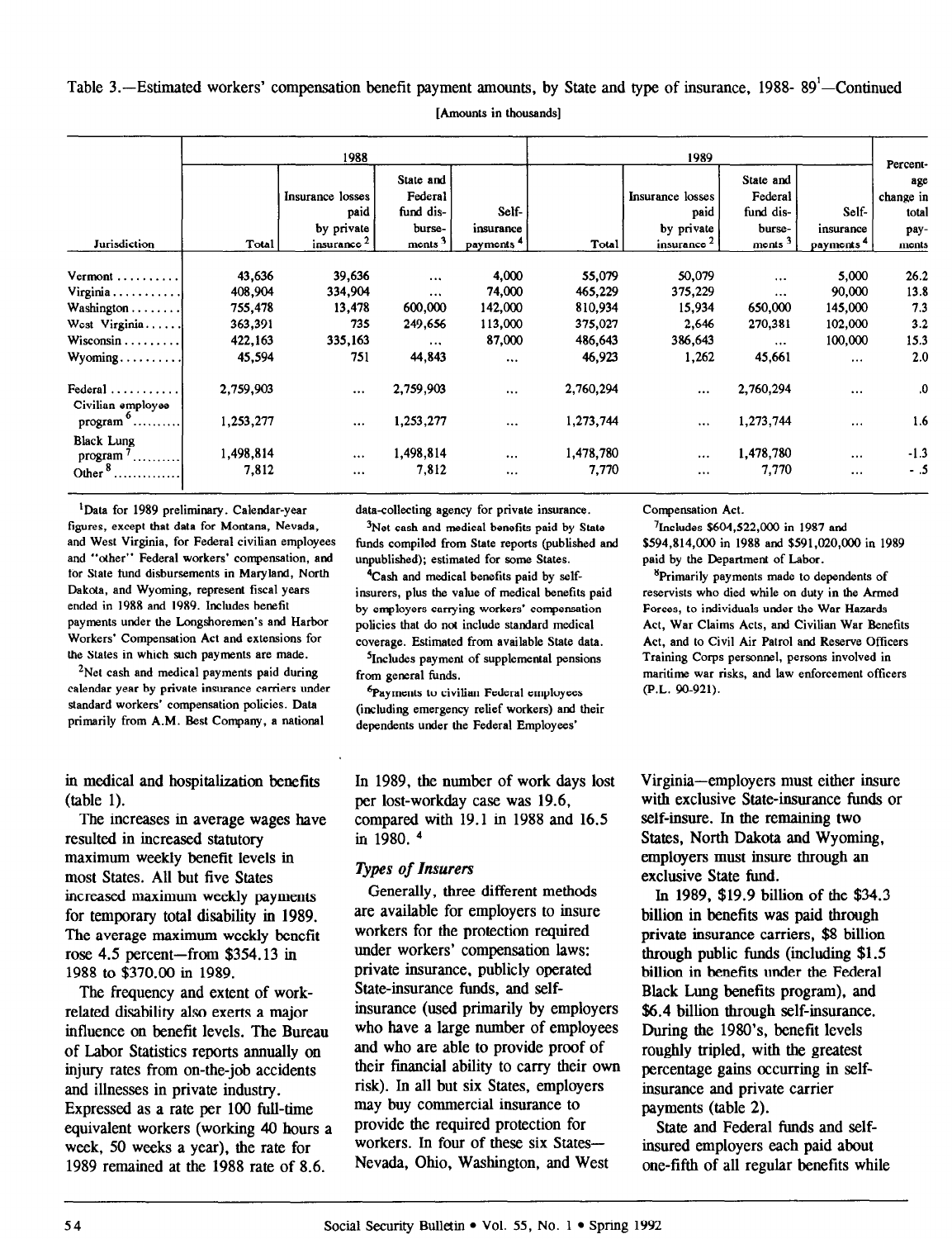private insurance companies paid the remaining three-fifths in 1988 and 1989. The percentage paid by private insurance companies has remained about the same over the past 25 years: that paid by publicly operated funds decreased from 26 percent in 1959 to 20 percent in 1989. and the proportion paid by self-insurance increased from 12 percent to 20 percent during the same period.

#### Geogruphicul Vuriudions

Total benefits were greater in 1989 than in 1988 in every State except Alaska (table 3). The largest expenditure for benefits was to workers and their beneficiaries in California-\$5.2 billion. More than \$1 billion was also paid in eight other States-Texas (\$2.8 billion), Ohio and Pennsylvania (\$1.8 billion, each), Florida (\$1.7 billion), New York (\$1.5 billion), Illinois (\$1.4 billion), and Massachusetts and Michigan (\$1.1

billion, each). These nine States accounted for \$18.6 billion, or about 55.5 percent of the national total (excluding amounts for Black Lung benefits). The amount of benefit payments made in California, Texas, and Florida accounted for about 30 percent of all regular program benefits, compared with 23.3 percent 10 years ago.

From 1988 to 1989, benefits increased more than 19 percent in the New England States; the next two largest increases were 17 percent in the Middle Atlantic States, and 15 percent in the South Atlantic and East South Central regions. The smallest gains were registered in the East North Central and West North Central regions at 9.9 percent and 9.6 percent, respectively. As can be seen in chart 1, the total amount of benefits paid during the 1980's under the workers' compensation programs in the 51 jurisdictions has increased more than

218 percent. This IO-year increase has been greatest among the New England States (368 percent-or 17 percent annually) and smallest among the East North Central States (147 percent-or 9 percent annually).

# Employer Costs

The total costs to employers to protect their workers against financial loss resulting from work-related disabilities in 1989 was \$48.0 billion. This amount was 10.8 percent above the 1988 level (chart 2). Employer costs are premiums paid to insurance companies to pay workers' compensation benefits and to administer claims, including an estimate of the hypothetical premiums of self-insured employers. These premiums or costs reflect the expenses of policy writing, claims investigation and adjustment, allocation to reserves to match increases in accrued liabilities, payroll

Chart l.-Total amount of workers' compensation benefits and percentage change, by geographic region, 1979 and 1989 [Amount in millions]